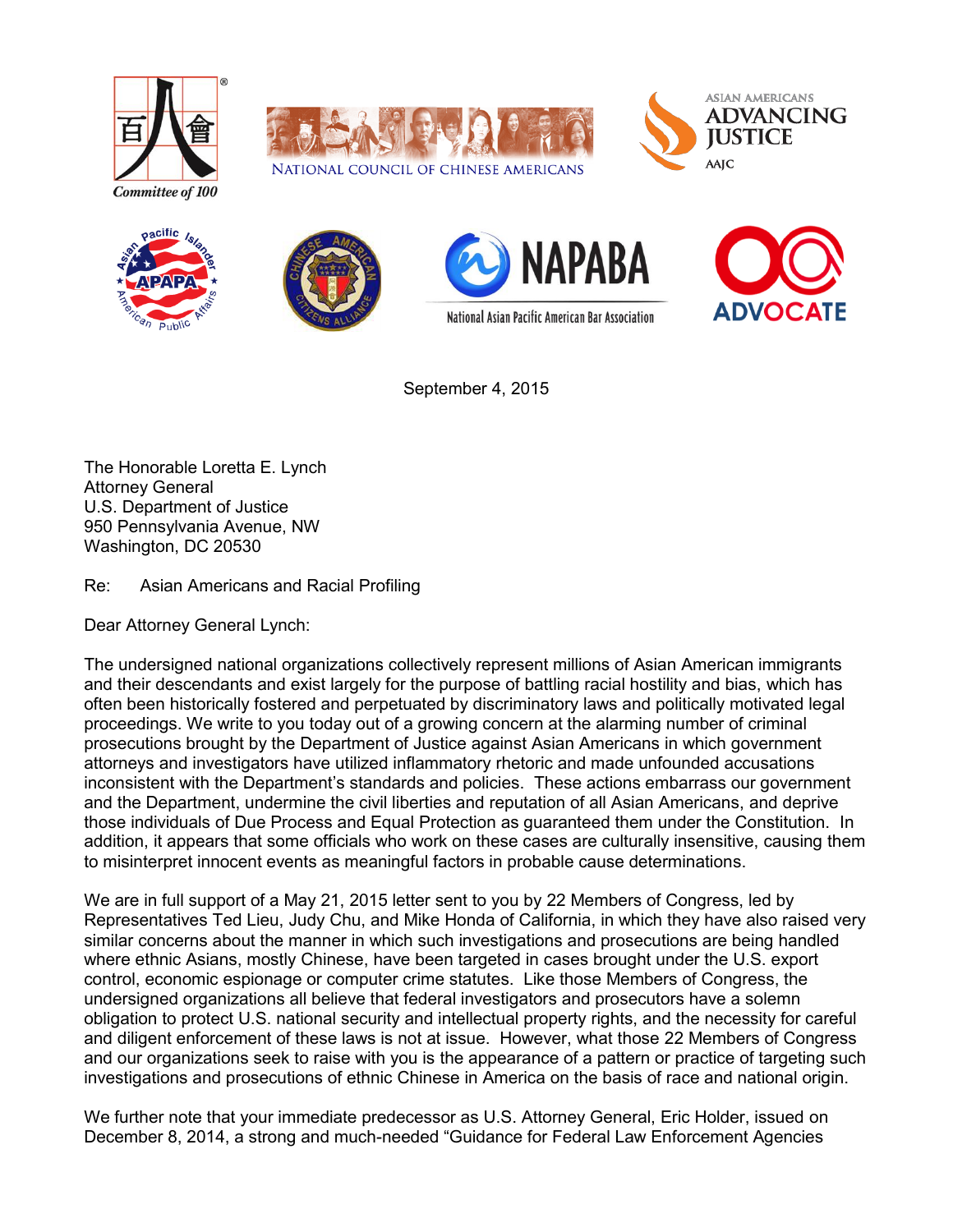Regarding the Use of Race, Ethnicity, Gender, National Origin, Religion, Sexual Orientation, or Gender Identity" ("2014 Guidance"). In the opening paragraphs of the 2014 Guidance, the Department of Justice declared:

Biased practices, as the Federal government has long recognized, are unfair, promote mistrust of law enforcement, and perpetuate negative and harmful stereotypes. Moreover – and vitally important – biased practices are ineffective. ...

Law enforcement practices free from inappropriate considerations, by contrast, strengthen trust in law enforcement agencies and foster collaborative efforts between law enforcement and communities to fight crime and keep the Nation safe. In other words, fair law enforcement practices are smart law enforcement practices.

The Asian American experience has unfortunately been fraught with far too many examples of covert institutional bias and blatant racial hostility. Indeed, our nation's immigration laws have been shaped in no small measure by numerous cases involving Asian American immigrants seeking equal access and basic civil liberties. The Department of Justice, in particular, should not forget the shameful chapter in our nation's history in the government's harsh and racially driven mistreatment of 110,000 Japanese Americans during World War II. When some of those Japanese Americans sought the protection of their civil rights in the federal courts, their cases were thwarted by the misconduct of the Department of Justice attorneys.<sup>1</sup>

Since the issuance of the so-called Cox Report  $1999<sup>2</sup>$  and in more recent times, the government's focus on the national security and economic challenges posed by the People's Republic of China, the Department of Justice has brought multiple criminal prosecutions directed at Chinese Americans, often calling into question the "loyalty" of the defendants. In some of these cases, federal prosecutors and investigators have used excessive rhetoric sadly reminiscent of the McCarthy era. The experience of Japanese Americans during World War II teaches that maintaining strong cultural and family ties does not necessarily equate with disloyalty to our country. For over 160 years, Chinese Americans have

584 F. Supp. 1406, 1417 (N.D. Cal. 1984) (emphasis supplied).

<sup>&</sup>lt;sup>1</sup> In a historic *coram nobis* proceeding brought to overturn his wartime conviction for violation of Executive Order 9066, which ordered his removal from Oakland, California and his internment solely on the basis of his Japanese ancestry and in spite of his U.S. citizenship, Fred Korematsu sought redress in the U.S. District Court for the Northern District of California because the Solicitor General had effectively suppressed evidence in his arguments to the U.S. Supreme Court to justify the constitutionality of Executive Order 9066 and the internment of all Japanese Americans on the West Coast. In response to Mr. Korematsu's petition, which was opposed at every turn by the Department of Justice, Judge Marilyn Hall Patel granted the writ of *coram nobis*, vacating his conviction and concluding her opinion with these noble words:

*Korematsu [v. United States, 323 U.S. 214 (1944)]* remains on the pages of our legal and political history. As a legal precedent it is now recognized as having very limited application. As historical precedent it stands as a constant caution that in times of war or declared military necessity our institutions must be vigilant in protecting constitutional guarantees. It stands as a caution that in times of distress the shield of military necessity and national security must not be used to protect governmental actions from close scrutiny and accountability. It stands as a caution that in times of international hostility and antagonisms our institutions, legislative, executive and judicial, must be prepared to exercise their authority to protect all citizens from the petty fears and prejudices that are so easily aroused.

 $2$  The Report of the Select Committee on the U.S. National Security and Military/Commercial Concerns with the People's Republic of China. The Cox Report essentially alleged that China has stolen design information on the U.S.'s most advanced thermonuclear weapons and that such thefts would allow China to deploy a new generation of nuclear weapons containing elements of that stolen technology. Afterwards, a group of distinguished physicists and scholars from Stanford, Harvard and Lawrence Livermore National Laboratory released a critical assessment of the Cox Report and refuted all its major findings. M. M. May, Editor, Alastair Johnston, W.K.M. Panofsky, Marco DiCapua and Lewis Franklin, "The Cox Committee Report: An Assessment," Stanford University Center for International Security and Cooperation (December 1999).